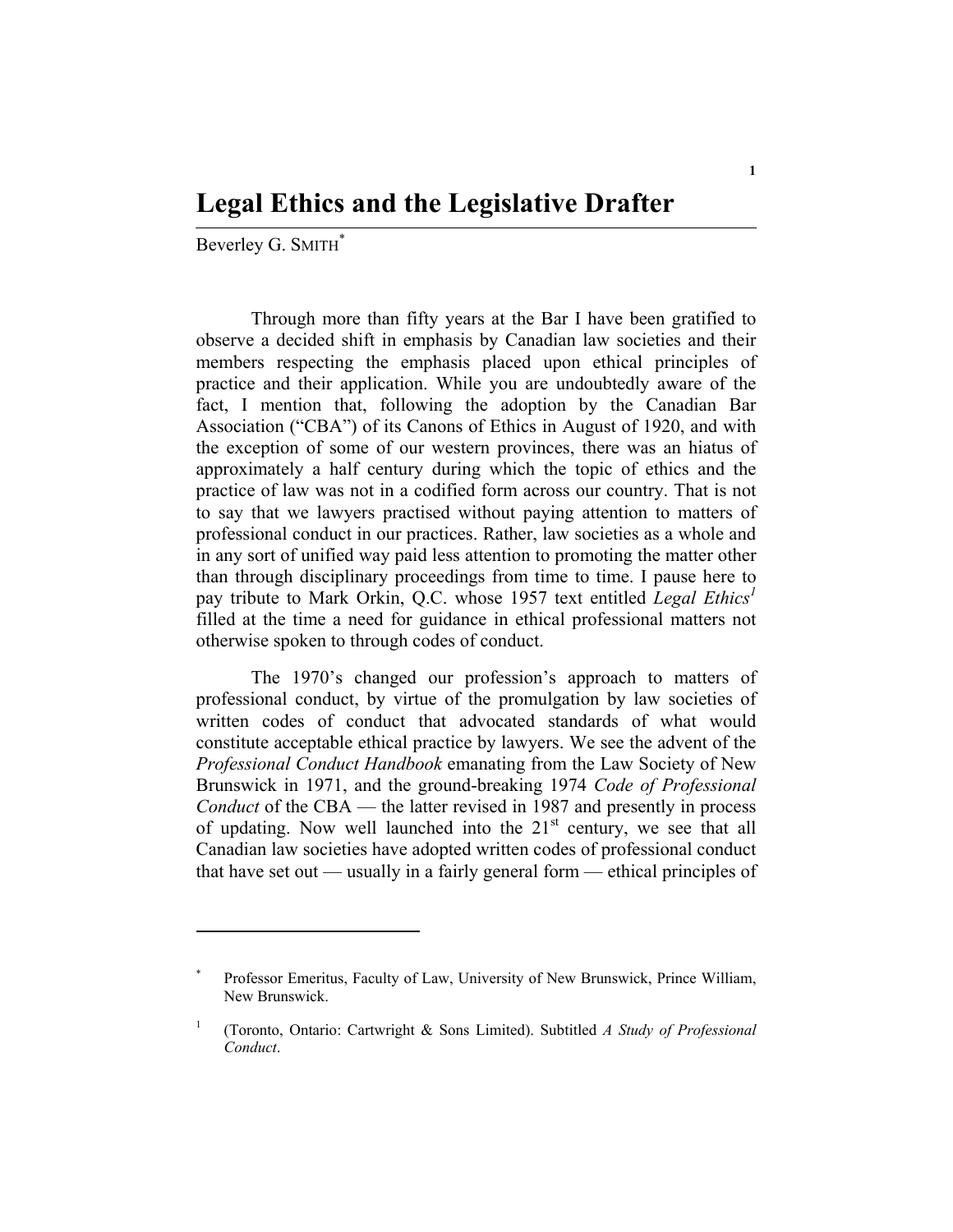practice deemed by the bodies from which they come to be acceptable ones. While not the only source of what we may refer to (as did Mark Orkin) as legal ethics — court decisions such as *MacDonald Estate v.*   $Martin<sup>2</sup>$  being an example — the codes may be regarded as being reasonably complete statements of what is expected of we lawyers as long as we remain such.

I propose to address the highly pertinent question of whether legislative drafters who are lawyers are required to observe the principles and guidelines for practice adopted by the respective law society of which they are a member; and to highlight the latest statement by our New Brunswick Law Society respecting lawyers who are employed by government. Before doing so I raise a threshold question on which my panel colleagues will wish to comment:

Is legislative drafting a form of practising law for those drafters who are lawyers, or is it rather an esoteric profession that may require skills possessed by a lawyer but is not the practice of law?

It would be an easy answer to say that whatever a lawyer does using their legal training must indeed be "practising law", but that, I think, does not assist us other than generally. While opinions may differ, my own comes down firmly on the "practice of law" side of the question. I find support for my view in a number of facts:

- the subject dealt with by legislative drafters law through legislation — is a matter affecting legally many constituencies and as such should be dealt best with by those trained in the discipline of the law;
- though not always<sup>3</sup>, usually legislative drafting is carried on by persons who have not only received a university degree from a recognized law school but who, in the ordinary course, are required to

<sup>2</sup>  *MacDonald Estate v. Martin and Rossmere Holdings (1970) Ltd.* [1990] 3 S.C.R.1235.

<sup>3</sup> See Deborah MacNair, "Legislative Drafters: A Discussion of Ethical Standards from a Canadian Perspective", *Statute Law Review 24(2), 125-156* at p.131.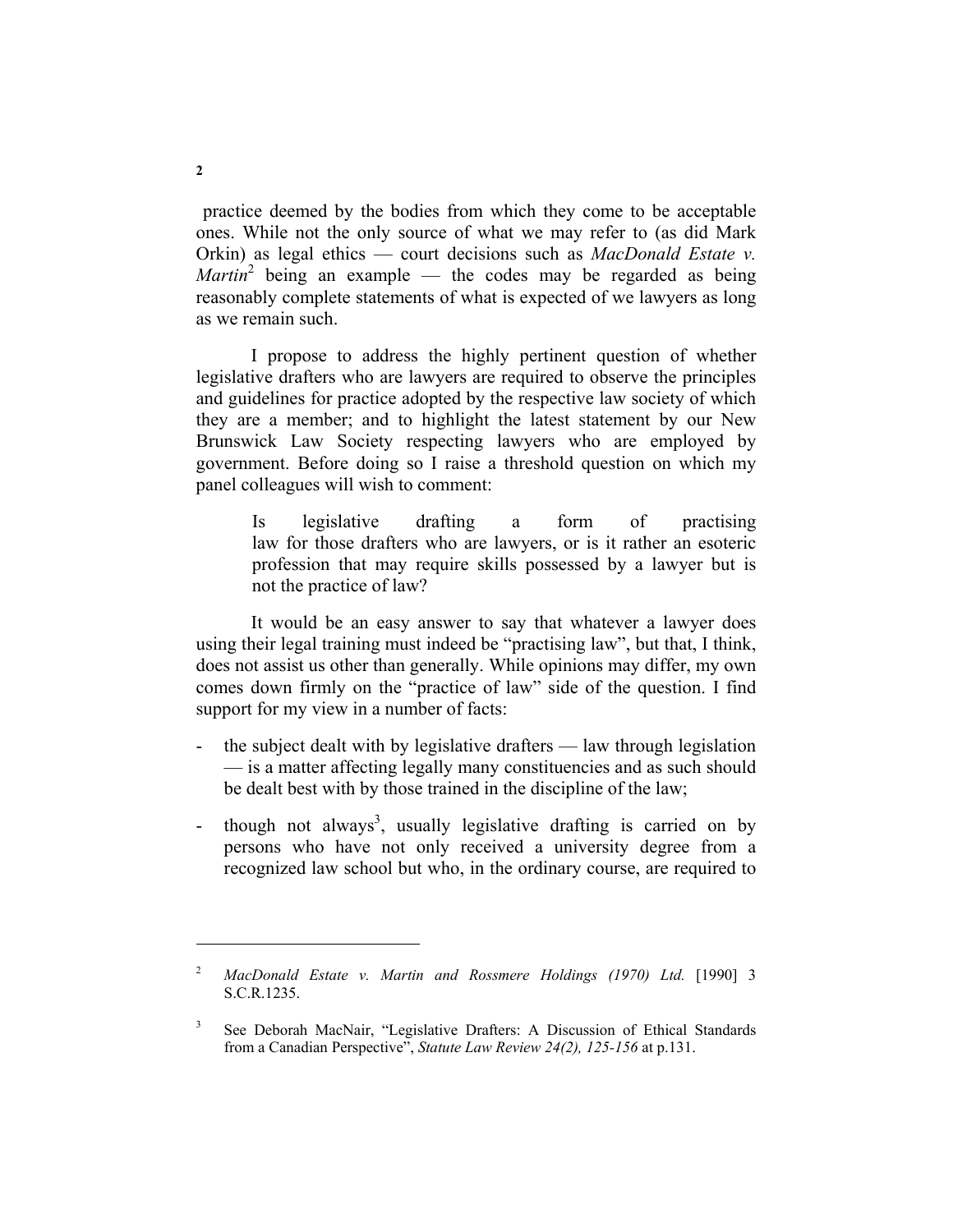be members of a law society<sup>4</sup>. *Ergo*, what they do professionally (and, incidentally, for a living) will likely have a connection with legal matters;

- most, if not all, Canadian law society codes of professional conduct are so cast as to cover the lawyer's conduct in all aspects professional and other. As long as the lawyer is acting professionally, s/he is obliged to adhere to those standards, thereby fulfilling the definition of the term "lawyer" as essayed by one writer<sup>5</sup> using a foundation formulated by Roscoe Pound: "'Lawyers are professional persons who are specially trained in knowledge of the law and the skills to appropriately apply it, and who as members of a group offer that knowledge and those skills in the spirit of public service to the community, usually for a reward.'"
- In New Brunswick a newly minted code of professional conduct has provided in its Chapter 12, entitled "OTHER LAW PRACTICES", the following Rule:

"Save as in this chapter otherwise provided the lawyer who is employed full time by an organization to provide professional legal services to it shall observe the same professional and ethical requirements therein as are required of the lawyer in the private practice of law."6

The term "organization" is defined in our new code as including "an incorporated or unincorporated body, a government and a body politic". That term is to be given a broad interpretation<sup>7</sup> and in my opinion would cover all three levels of government as we understand them to exist in our country: federal, provincial and municipal.

<sup>4</sup>  *Ibid.*

<sup>5</sup> Beverley G. Smith, *Professional Conduct For Lawyers And Judges* (2<sup>nd</sup> ed.) (Fredericton, N.B.: Maritime Law Book Ltd., 2002), Chapter 1, para.[3].

<sup>6</sup>  *Code of Professional Conduct* of the Law Society of New Brunswick, in force January1, 2004.

<sup>7</sup>  *Ibid*., Chapter 12, fn.1.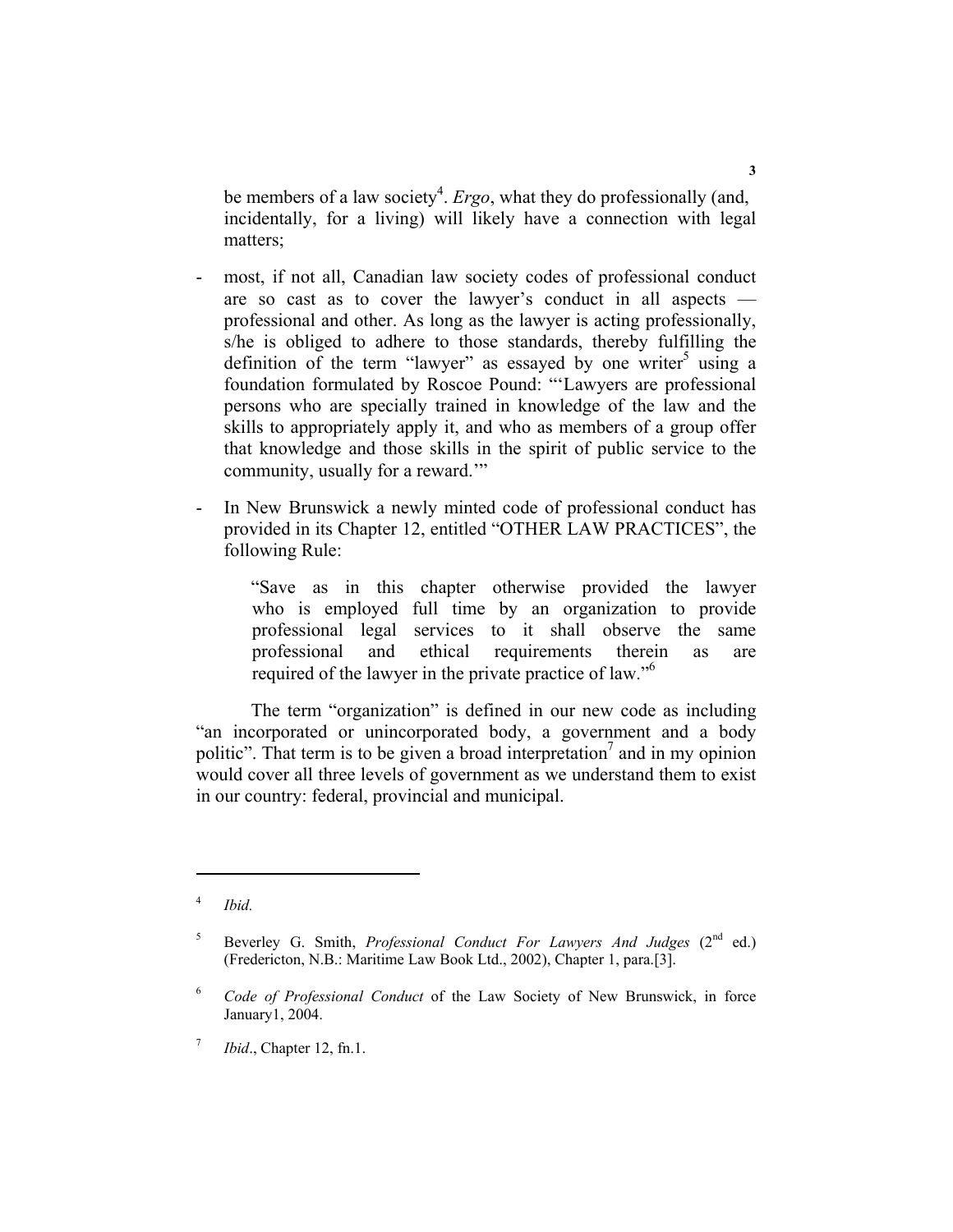Based on the foregoing reasoning I shall couch the remarks to follow as recognizing legislative drafters who are lawyers as lawyers who are practising law.

Returning to our main question — are legislative drafters who are lawyers required to observe the ethical principles and guidelines for practice adopted by the law society of which they are a member — we might consider the question to be already answered. Let us put the question another way: if legislative drafters are in fact practising law when pursuing their professional pursuits, is there a possibility that, because they have not been specifically or perhaps even inferentially mentioned in it, they are exempt from the requirements of a code of professional legal conduct that has been adopted by their governing law society? For an answer one is required to examine the circumstances in which they work professionally.

My panel colleague, Deborah MacNair, in her insightful paper entitled "Legislative Drafters: A Discussion of Ethical Standards from a Canadian Perspective"<sup>8</sup>, has outlined the usual circumstances under which legislative drafters perform their professional functions. She posits that wearing different hats may be a part of those functions: the public servant hat as well as the hat of a lawyer<sup>9</sup>. While perhaps difficult in some sets of circumstances to determine, it is here suggested that the legislative drafter does have a client, in the ordinary legal sense of that word, on behalf of which the drafter's professional services are rendered. The client may be the entity known as "the Crown", as represented by this or that Minister of the Crown; or known as "the government" of this or that Province or Territory of Canada, again as represented by a delegated representative; or in the case of a municipality, known by the somewhat more easily recognized concept of a statutorily created "corporation". Notwithstanding the wearing of different hats from time to time the drafter should be able to trace a lawyer-client relationship back to its inception, and if necessary, forward to any changes that may have occurred in that relationship since its inception.

<sup>8</sup> See fn. 3, *supra*.

<sup>9</sup> Fn.3, *op. cit.*, p.139.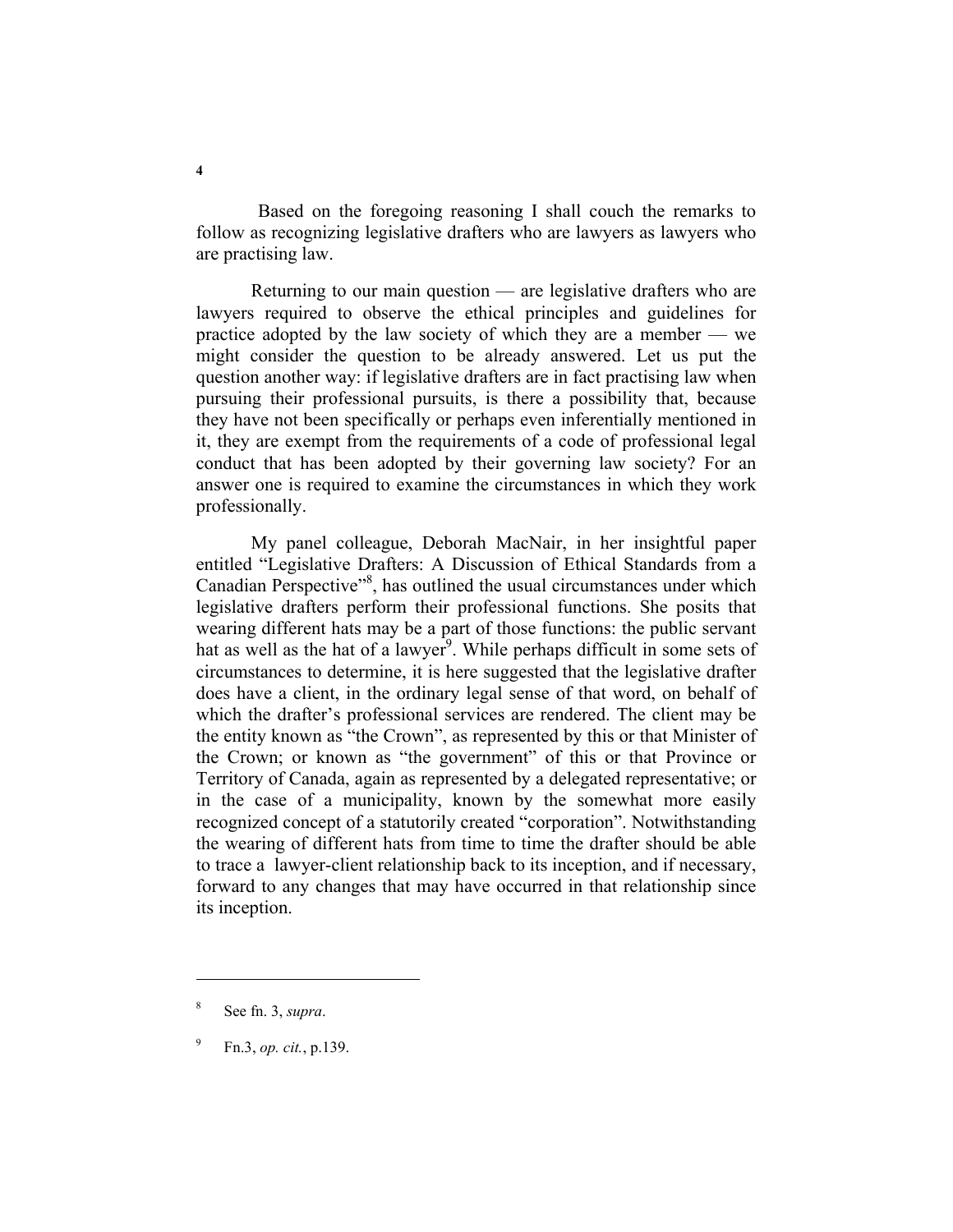Over thirty years ago the late Lord Justice Denning of English courtroom repute articulated his concept of what we today call variously the in-house lawyer, corporate counsel, staff lawyer and the like<sup>10</sup>:

"Many barristers and solicitors are employed as legal advisers, whole time, by a single employer. Sometimes the employer is a great commercial concern. At other times it is a government department or a local authority…. In every case these legal advisers do legal work for their employer and for no one else. They are paid, not by fees for each piece of work, but by a fixed annual salary. They are, no doubt, servants or agents of the employer.... They are regarded by the law as in every respect in the same position as those who practise on their own account. The only difference is that they act for one client only, and not for several clients."

Lord Denning went on to state<sup>11</sup>that the in-house counsel must uphold the same standards of honour and etiquette as the private practitioner. They are subject to the same duties to their client and to the court. They are to respect the same confidences. They and their client have the same privileges. To me, that indicates that, notwithstanding their lack of particular mention in professional codes of conduct, legislative drafters as practising lawyers are deemed to be covered by these codes.

If one subscribes to Lord Denning's characterization of the relationship of in-house counsel to the body professionally served by that lawyer, the establishment of what we in the profession term "the lawyerclient relationship" triggers a host of professional responsibilities on the part of the lawyer. Over all hovers the imposition of the duty to act as a fiduciary toward the client. That means seeking always to serve within legal limits the best interests of the client rather than the interests of the lawyer.

Amongst the more general qualities now required of the lawyer one finds mentioned those of honesty, integrity, trustworthiness, respect for the

Alfred Crompton Amusement Machines Ltd. v. Commissioners of Customs and *Excise (No.2)* [1972] 2 All E.R.373 (C.A.), at p.376.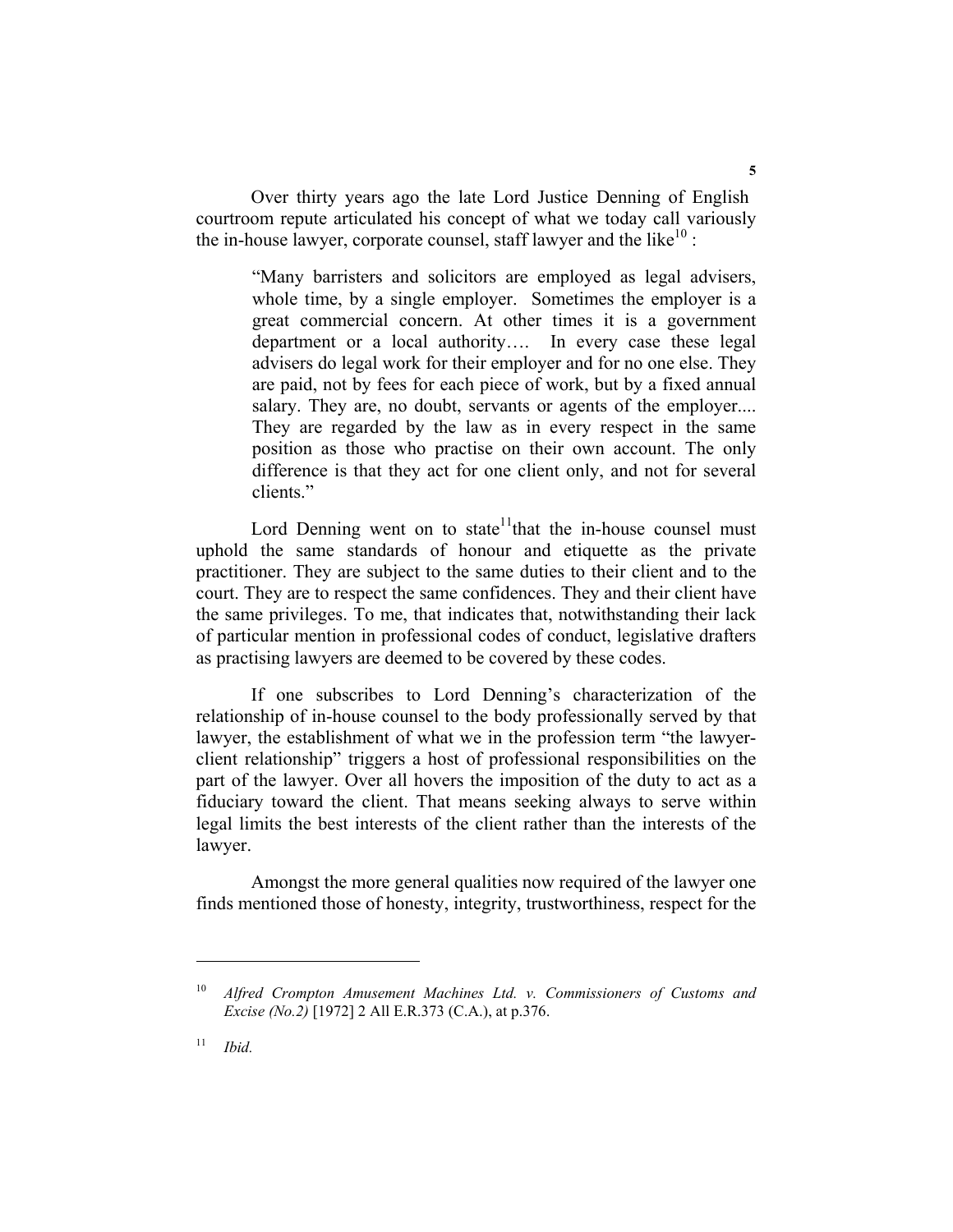client, loyalty to the client and its legitimate interests and a thing called by former Chief Justice of Canada Brian Dickson "compassion"12. The Chief Justice was using the term in the sense of "a feeling of empathy or sympathy for the hardships experienced by others — a feeling, which extends to a sense of responsibility and concern to alleviate hardships at least in some measure."<sup>13</sup>.

Perhaps not unreasonably for our context His Lordship's use of the word "hardships" may be equated with a more neutral term such as the "requirements" of the client. By no means the least important of the several duties of the in-house counsel, the next duty to be mentioned here is the duty to be competent in what one does professionally. As a profession we have placed an ever increasing emphasis on this duty, to the point that — absent fraud and other like nasty carryings on — a lawyer's lack of competence in serving the legal needs of one's client is regarded by law societies as a cardinal sin, professionally speaking. Decisions of Discipline Committees across Canada have come down with increasing weight on those lawyers not measuring up to acceptable standards of performance. So concerned have some of our societies become with a perceived lack of competence of some of their members that they have indicated, sometimes with great particularity, what in their view constitutes the competent lawyer $14$ .

Another primary duty to be mentioned here is that of abstaining from any conflict of interest with the interests of the client. Again, our Canadian law societies have spent time and resources in defining this sometimes troublesome aspect of the practice of law. "Conflict of interest" is defined in the new New Brunswick code<sup>15</sup> as including "any interest" that would interfere with the duties of loyalty and freedom of judgement

<sup>12</sup> Fn.5, *op. cit.*, Chapter 1, para.[14].

<sup>13</sup> *Ibid.*

<sup>14</sup> See, *e.g.*, Ontario's *Rules of Professional Conduct*, Rule 2.01(1) where "competent lawyer" "means a lawyer who has and applies relevant skills, attributes and values in a manner appropriate to each matter undertaken on behalf of a client including...." some eleven items.

<sup>15</sup> *Code of Professional Conduct*, Application And Interpretation, pp. v, vi.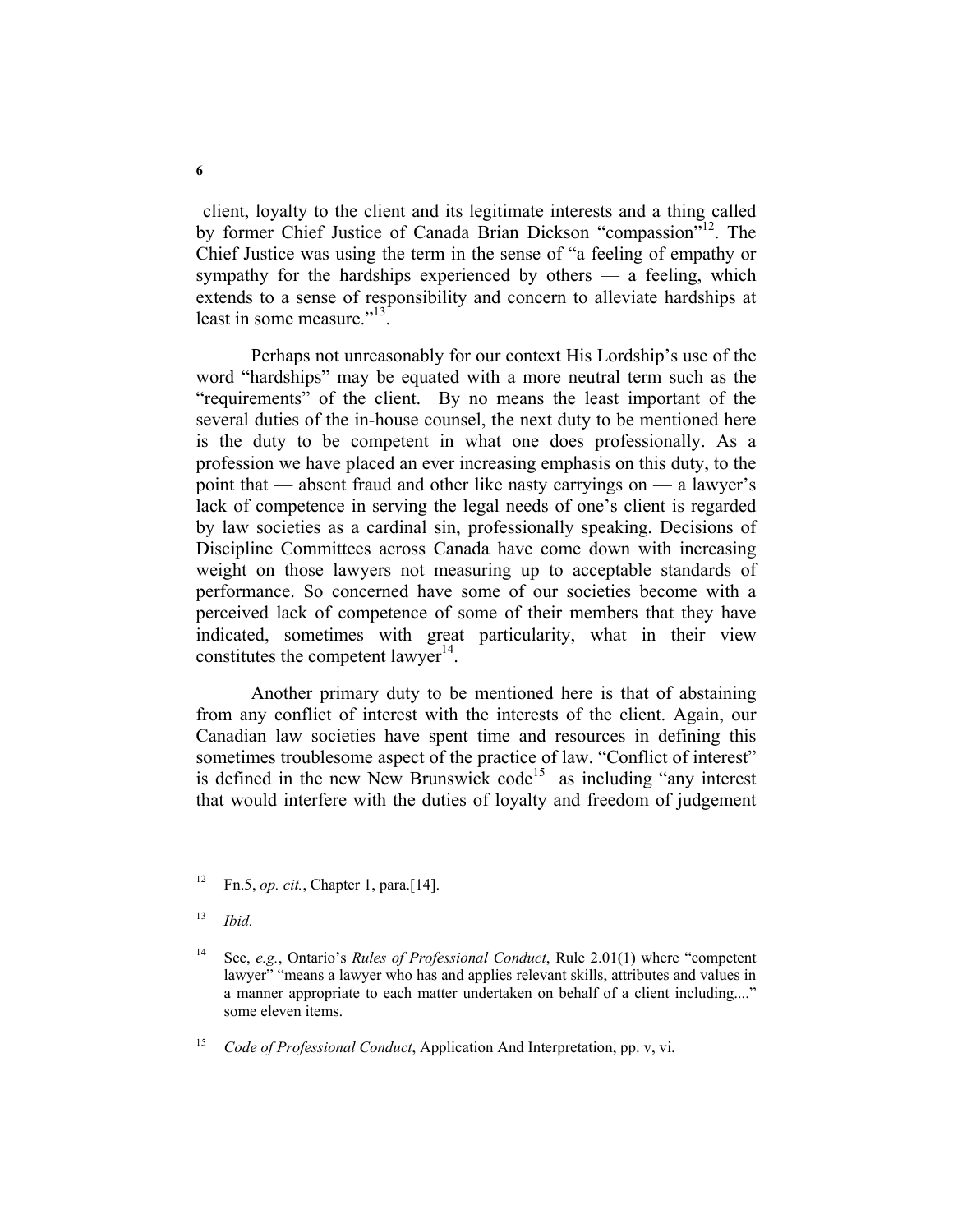and action owed by the lawyer to the client...or that would be likely to affect adversely the judgement or advice of the lawyer on behalf of the client..." Too, we are aware of the use as a trial tactic — not used here necessarily in a pejorative sense — of a charge of conflict of interest. This duty hearkens back to the overriding duty of the in-house lawyer to act in a fiduciary manner and capacity toward the client in all that is done professionally for the client. The client's legitimate interests are to take precedence over any interests of the lawyer, and in the event of a conflict of those interests, those of the client are to prevail. It is of interest to note that in the New Brunswick *Code*, Commentary 4 of the chapter dealing with other types of law practices than private practice emphasizes the importance placed upon the duty to avoid conflicts of interest:

"4. In providing professional legal services to the client the organization lawyer shall exercise particular care to avoid contravening the provisions of this Code relating to conflict of interest."

Last of the primary duties lawyer-to-client that will be emphasized at this time is the duty of confidentiality owed by the lawyer to the client concerning all of the client's affairs. As in the instances of dealing with the topics of competence and conflict of interest, law societies have allocated entire chapters of their codes to this high duty. The existing CBA *Code of Professional Conduct* (1987, as amended) devotes its Chapter IV to the topic and is reflective of the contents of codes promulgated by other law societies when it provides in its Rule:

"The lawyer has a duty to hold in strict confidence all information concerning the business and affairs of the client acquired in the course of the professional relationship, and should not divulge such information unless disclosure is expressly or impliedly authorized by the client, required by law or otherwise permitted or required by this Code."

Again, the New Brunswick *Code* addresses this item specifically when it states $^{16}$ .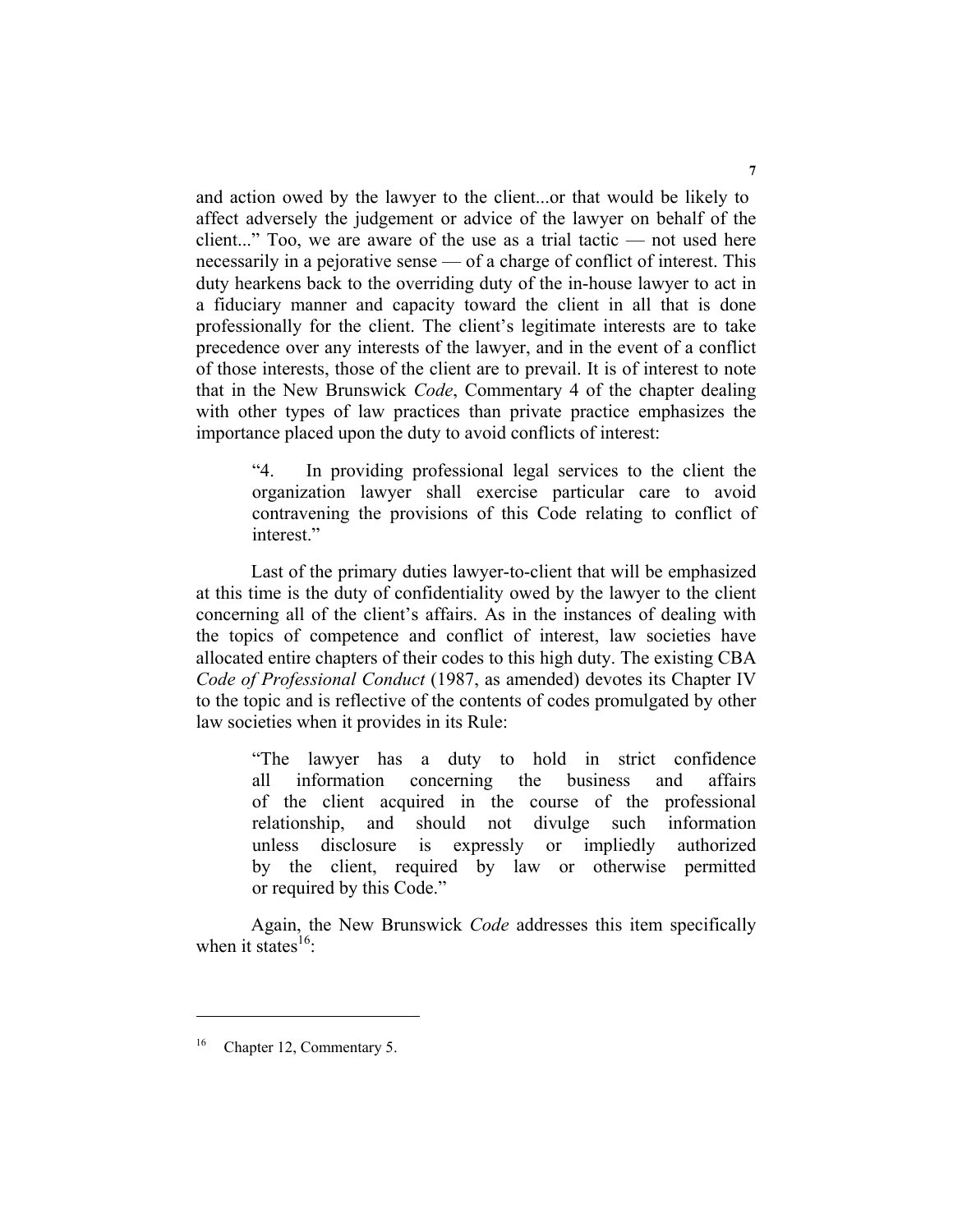"5. In providing professional legal services to the organization the organization lawyer shall exercise particular care to avoid contravention of the provisions of this Code relating to confidentiality."

While not an absolute duty<sup>17</sup> it is most certainly a strict one, and the exceptions to its application are few. We lawyers are well advised to have as our starting point the belief that whatever we have learned about our client from whatever source is a piece of confidential information.

I pause at this point to make a point sometimes overlooked by members of our profession. The duties outlined in our various codes of professional legal conduct are expressly or impliedly put before us as *minimums<sup>18</sup>* .While productive of caution, that fact I feel should not overly concern us for two reasons. The first is that law societies often — perhaps usually — base their decisions in applying standards of conduct to particular situations on what is contained in writing in the code concerned. As long as these standards have been maintained the lawyer who has been called upon to explain this or that particular course of action will likely emerge unscathed from the inquisition. The second reason is that many lawyers have already as high or higher standards of conduct as those contained in a code their own personal criteria as to what is a good course of conduct to follow during the course of the practice day. The philosophical concept of the greater including the lesser comes into play in this instance.

If, in view of the apparently large number of professional duties attaching to you as legislative drafters, you at this point are tempted to throw up your hands and declare, "I'm moving to Tahiti!", I for one wouldn't blame you. There are a lot of duties, your adherence to which is in my view required of you by your governing body. But are they so onerous as to be humanly impossible of fulfilment? Let's examine them to see.

<sup>17</sup> See fn.5, *op. cit.*, Chapter 2, para.[31].

<sup>18</sup> See, *e.g.*, the CBA *Code of Professional Conduct*, 1987, that states in its Preface (p.viii): "The extent to which each lawyer's conduct should rise above the minimum standards set by the Code is a matter of personal decision." The New Brunswick *Code* expresses its provisions as being minimums: Preface, p.ii.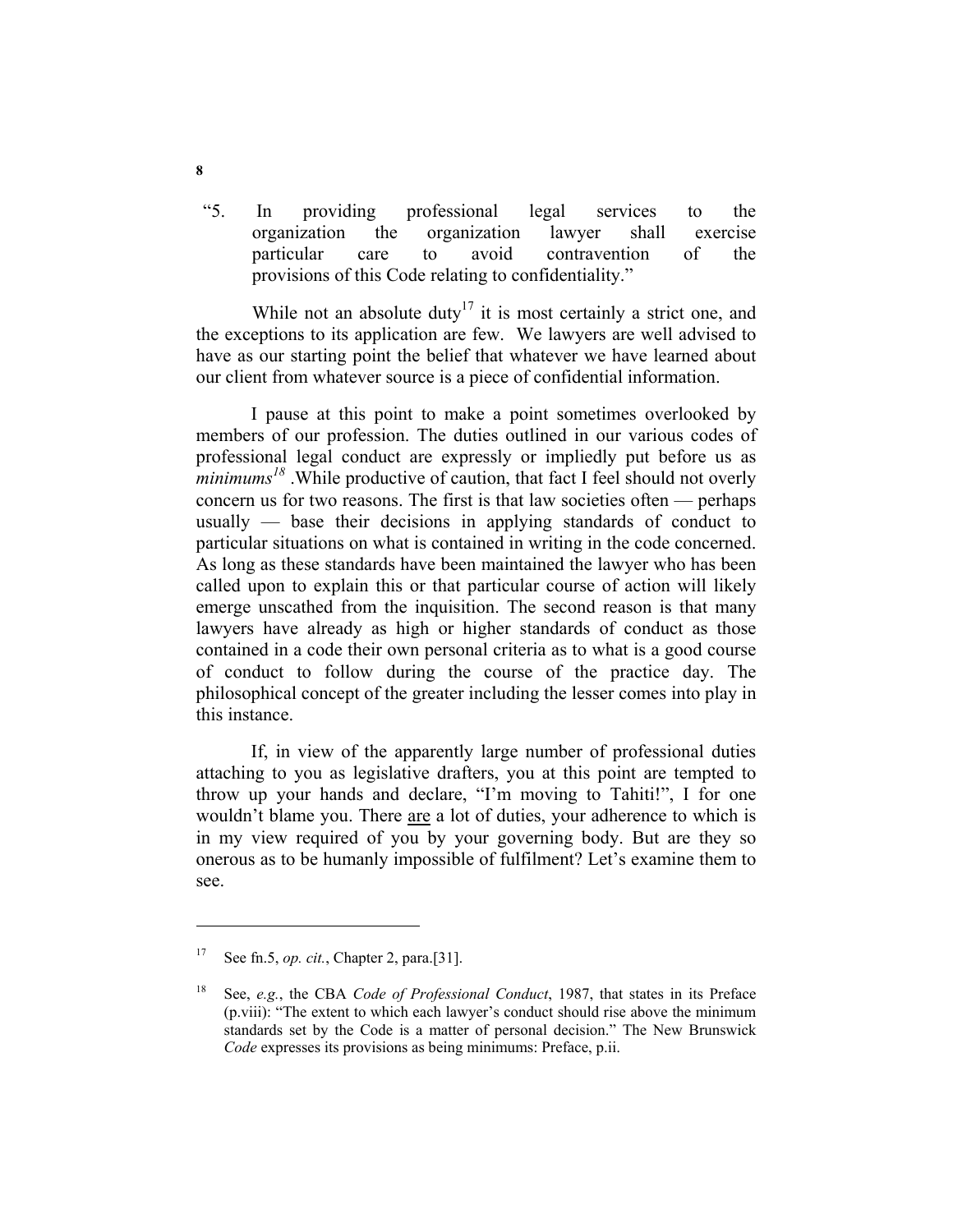What may be termed our general duties are comprised in the set articulated by jurists, law societies and others and referred to earlier:

- honesty,

- integrity,
- trustworthiness,
- respect,
- loyalty,
- competence, and
- compassion.

We may agree that all of these are attributes that one would/should bring to any professional endeavour, of whatever nature. As such they are certainly not beyond our human grasp.

Using the somewhat tortured term "fiduciariness", or the fiduciary duty that we are to evidence toward our client, we find that this is a major trait separating our activities as lawyers from those, say, of a seller of goods to customers. While never out of place even in the latter instance I suggest that its presence is more insistently demanded of us in all of our associations with our clients. Especially our law societies have been assiduous in this insistence.

While the duty of competence is listed with our more general duties, because of its high degree of importance it was singled out previously for comment. Put at its simplest, without competence we fail our client. A senior lawyer advised me recently that one of the most difficult things he has endeavoured professionally during a long professional life was the occasion, years ago, when he was called upon to draft a piece of legislation. My own experience mirrors his. Again, however, the products of what you ladies and gentlemen have brought forward as legislative drafters over the course of your professional experience has shown conclusively that your competence as such can be put up against any similar product in the western world. Accordingly, the abundance of this evidence shows that the fulfilment of this duty is certainly attainable.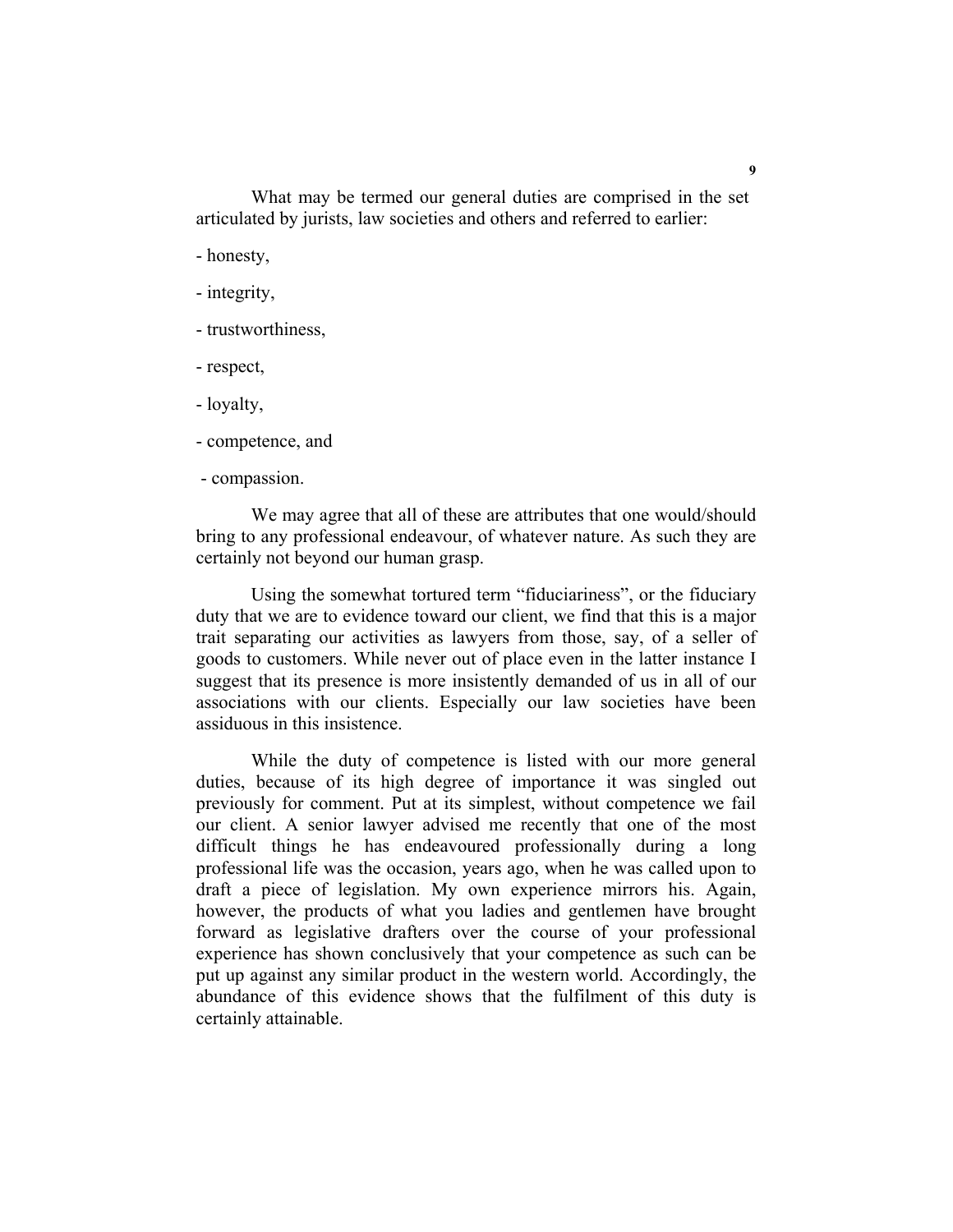The duty to have no conflict of interest with the interests of your client relates back — as was pointed out earlier — to the fiduciary duty we owe the client. Regrettably, some practising members of our profession wouldn't recognize a conflict of interest if it were to advertise its presence in flashing lights. It is granted that some conflicts of interest are subtle in their nature — Deborah MacNair refers to examples in her paper<sup>19</sup> — but they are to be searched out and dealt with appropriately. On every checklist, hard copy and mental, the question must be asked during all the stages of the lawyer-client relationship: is there a conflict of interest here? In this connection especially the adage holds true, that an appearance of a conflict of interest is as serious as an actual one. Having said these things, this particular duty is again a not insurmountable one. Recognition is the key to fulfilling the duty successfully.

 Confidentiality, the last of what I have termed the primary duties of the practising lawyer, is not only a desirable requirement of the lawyer but is a *sine qua non* in our relationship with the client. A homely example may serve to illustrate the point. During World War II, at a time when the Allied merchant navy was being vigorously and successfully attacked in the Atlantic Ocean by German U-boats, a catchy warning was addressed to armed forces and civilian personnel alike. It stated: "Loose Lips Sink Ships". All persons in especially North America were thereby warned to give away no information that might assist the enemy to attack and sink Allied ships. The same message may be updated for address to members of our profession. It could read: "Loose Lips Sink Lawyer-Client Relationships". As in the case of conflict of interest, the New Brunswick *Code* has emphasized its concern with members of the profession meeting its requirements respecting confidentiality. Commentary 5 of Chapter 12, "Other Law Practices", provides:

 "5. In providing professional legal services to the organization the organization lawyer shall exercise particular care to avoid contravention of the provisions of this Code relating to confidentiality."

While an important duty it is noted that it is one relatively easily followed.

<sup>19</sup> Fn.3, *op. cit.*, p.142.